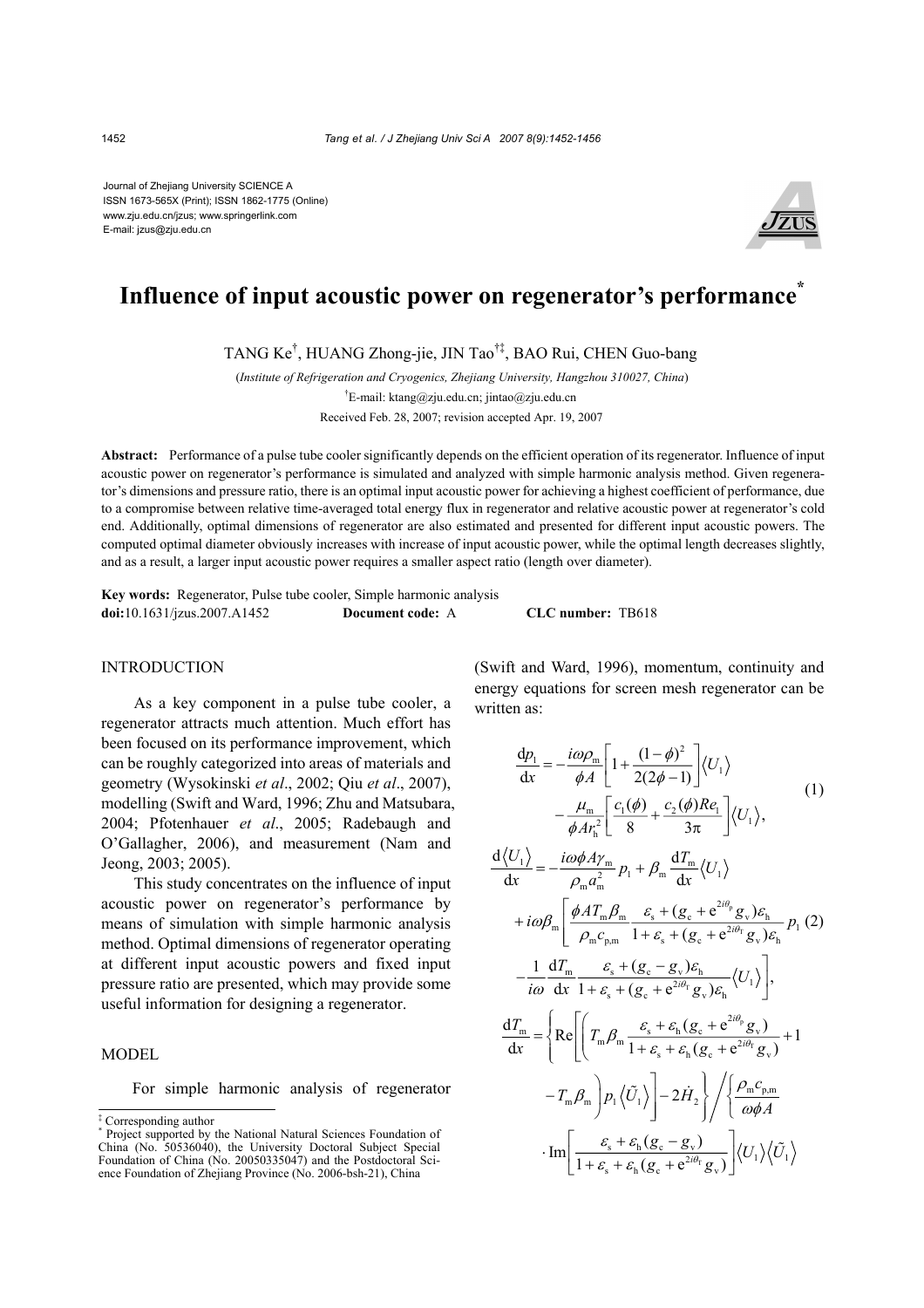$$
+2K_{\rm eff}A(1-\phi)+2K_{\rm w}\pi D\delta\bigg\},\qquad(3)
$$

where  $\langle U_1 \rangle$  denotes volume flow rate. The last term of the denominator in Eq.(3) was introduced by the authors to consider the influence of thermal conduction along the regenerator wall, where *D*,  $K_w$  and  $\delta$  are the regenerator's inner diameter, thermal conductivity and wall thickness, respectively. Detailed introductions of other denotations can be found in (Swift and Ward, 1996).

Eqs.(1) and (2) can be rewritten in the following forms:

$$
\frac{\mathrm{d}p_1}{\mathrm{d}x} = -(i\omega l + r_v)\langle U_1 \rangle,\tag{4}
$$

$$
\frac{d\langle U_1\rangle}{dx} = -\left(i\omega c + \frac{1}{r_{\kappa}}\right)p_1 + e\langle U_1\rangle,
$$
 (5)

where *l*, *c*,  $r_v$ ,  $r_k$  and *e* are inertance, compliance, viscous resistance, thermal-relaxation resistance and controlled source term per unit length, respectively, which are expressed as:

$$
l = \frac{\rho_{\rm m}}{\phi A} \left[ 1 + \frac{(1 - \phi)^2}{2(2\phi - 1)} \right],
$$
 (6)

$$
c = \frac{\phi A \gamma_{\rm m}}{\rho_{\rm m} a_{\rm m}^2} - \frac{T_{\rm m} \beta_{\rm m}^2}{\rho_{\rm m} c_{\rm p,m}} \text{Re}(\xi),\tag{7}
$$

$$
r_{\nu} = \frac{\mu_{\rm m}}{\phi A r_{\rm h}^2} \left[ \frac{c_1(\phi)}{8} + \frac{c_2(\phi) Re_1}{3\pi} \right],
$$
 (8)

$$
r_{\kappa} = -\frac{\rho_{\rm m} c_{\rm p,m}}{\omega \phi A T_{\rm m} \beta_{\rm m}^2 \operatorname{Im}(\xi)},\tag{9}
$$

$$
e = \beta_{\rm m} \frac{1 + (1 + e^{2i\theta_{\rm T}}) g_{\rm v} \varepsilon_{\rm h}}{1 + \varepsilon_{\rm s} + (g_{\rm c} + e^{2i\theta_{\rm T}} g_{\rm v}) \varepsilon_{\rm h}} \frac{dT_{\rm m}}{dx},\qquad(10)
$$

where

$$
\xi = \frac{\varepsilon_{\rm s} + (g_{\rm c} + e^{2i\theta_{\rm p}} g_{\rm v})\varepsilon_{\rm h}}{1 + \varepsilon_{\rm s} + (g_{\rm c} + e^{2i\theta_{\rm r}} g_{\rm v})\varepsilon_{\rm h}}.\tag{11}
$$

According to (Swift, 2002), acoustic power loss in regenerator is mainly contributed by three parts: viscous dissipation  $\dot{W}_y$ , thermal-relaxation dissipation  $\dot{W}_k$  and influence of source term  $\dot{W}_e$ . For a short segment d*x* of regenerator, we have

$$
d\dot{W}_{\nu} = \frac{r_{\nu}}{2} \left| \left\langle U_{1} \right\rangle \right|^{2} dx, \tag{12}
$$

$$
d\dot{W}_x = \frac{1}{2r_x} |p_1|^2 dx,
$$
 (13)

$$
d\dot{W}_e = -\frac{1}{2} \text{Re}(e\tilde{p}_1 \langle U_1 \rangle) dx.
$$
 (14)

A simulation program for regenerator has been written with the above equations. Cooling power  $\dot{Q}_c$ is calculated by:

$$
\dot{Q}_{\rm c} = \dot{H}_{\rm PT} - \dot{H}_{\rm R} = FOM \cdot \dot{W}_{\rm PT} - \dot{H}_{\rm R},\qquad(15)
$$

where  $\dot{H}_{\text{PT}}$  and  $\dot{H}_{\text{R}}$  are time-averaged total energy flux in pulse tube and in regenerator, respectively.  $\dot{W}_{\text{PT}}$  is acoustic power at the cold end of regenerator. Figure of Merit (FOM) is the ratio of time-averaged total energy flux to acoustic power flow in pulse tube, which is given as 0.7 in our computation (Rawlins *et al*., 1994; Marquardt and Radebaugh, 2000).

## RESULT AND ANALYSIS

## **Influence of input acoustic power**

The operating conditions, such as working gas of helium, operating frequency of 40 Hz, mean pressure of 3.0 MPa, warm and cold end temperatures of 300 K and 80 K, and various input acoustic powers to the warm end of the regenerator with a fixed pressure ratio of 1.3 are considered in the simulation. The analyzed regenerator has structural dimension of 25 mm×60 mm×0.2 mm (inner diameter×length×wall thickness), packed with 400# stainless steel screen discs.

Fig.1 shows the curves of relative time-averaged total energy flux (ratio of the time-averaged total energy flux in regenerator to input acoustic power at its warm end), relative acoustic power at cold end (ratio of the acoustic power at regenerator's cold end to the input acoustic power) and coefficient of performance (COP=cooling power/input acoustic power). It is seen that there exists an optimal input acoustic power at which the regenerator COP reaches maximum. For the above conditions, the optimal value is about 80 W. The increase of COP with input acoustic power up to 80 W is mostly attributed to the decrease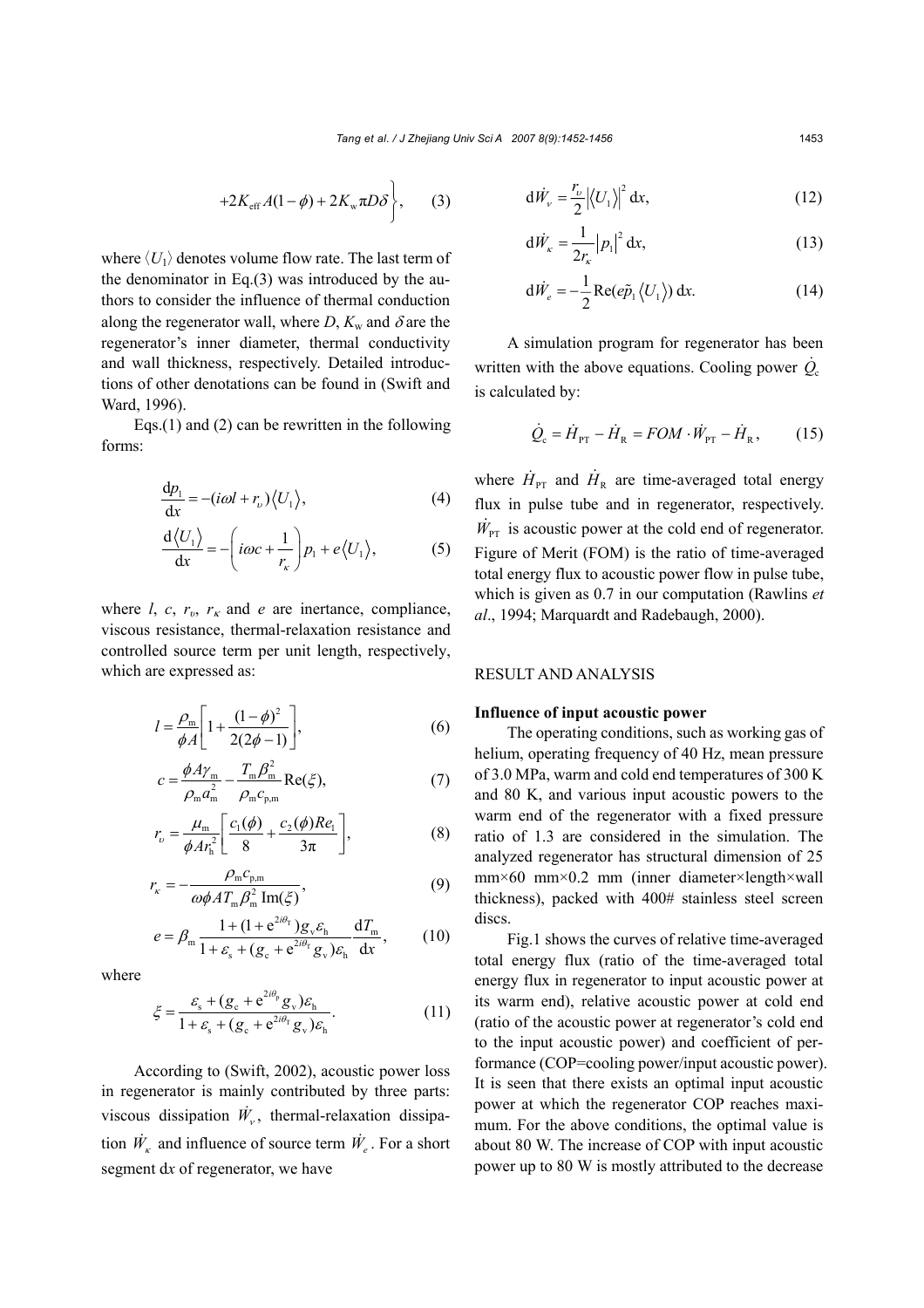of relative time-averaged total energy flux, which includes not only enthalpy flow but also thermal conductance through the packings and the regenerator wall. And then, it is the decrease of relative acoustic power at the cold end that mainly causes the drop of COP in the case of input acoustic power larger than 80 W.



**Fig.1 Relative time-averaged total energy flux, relative acoustic power at cold end and COP vs input acoustic power**

In order to analyze the variation of relative acoustic power at the regenerator's cold end, relative viscous, thermal-relaxation and source term dissipations changing with input acoustic power are also computed and presented in Fig.2. Comparison of the curves in Fig.2 indicates that source term dissipation, which is much larger than viscous and thermal-relaxation dissipations, is the primary factor for acoustic power loss, however, the marked increase of relative viscous dissipation with the addition of input acoustic power dominates the variation of total



**Fig.2 Relative viscous, thermal-relaxation and source term dissipations in regenerator vs input acoustic power**

acoustic power loss in regenerator and then the variation of acoustic power at the regenerator's cold end. Viscous dissipation is significantly related to space-averaged velocity amplitude on flow area  $(\langle u_1 \rangle = \langle U_1 \rangle / (\phi A))$ . For a given regenerator, the increase of space-averaged velocity amplitude, due to the rise of input acoustic power at fixed pressure ratio, results in rapid increase of viscous dissipation, and finally affects the COP. On the other hand, the dimensions of regenerator need to be optimized at a given input acoustic power.

## **Dimension optimization of regenerator**

Under the above-mentioned conditions, dimension optimization of the regenerator for maximum cooling power at 80 K was done at different input acoustic powers. Figs.3a~3d show the results at input acoustic power of 50 W, 100 W, 150 W and 200 W, respectively. Apparently, there is an optimal dimension for each given input acoustic power. In the simulation, the COP of regenerator with optimal dimension is roughly 0.115, and is weakly influenced by different input acoustic powers.

The variation of optimal diameter and length with input acoustic power is presented in Fig.4, according to which a larger input acoustic power at a fixed pressure ratio requires a regenerator with larger diameter and smaller length. The computed values of optimal diameter could be fitted by a power-law function of input acoustic power with nonlinear least squares fitting method, i.e.  $D = 2.86 \dot{W}_{in}^{0.5}$ , while a function of  $L = 42.22 \dot{W}_{in}^{-0.4} + 53.34$  could be used to represent the relation of optimal length to input acoustic power. Optimal aspect ratios (length over diameter) are also calculated and plotted in Fig.5. The optimal aspect ratio markedly decreases with the increase of the input acoustic power, that is, a "fatter" regenerator may work better at a larger input acoustic power. The variation of optimal aspect ratio with input acoustic power could be fitted by  $r = 30.95 \dot{W}_{\rm in}^{-0.6} + 0.15.$ 

## **CONCLUSION**

A simulation program for regenerator has been written with simple harmonic analysis method to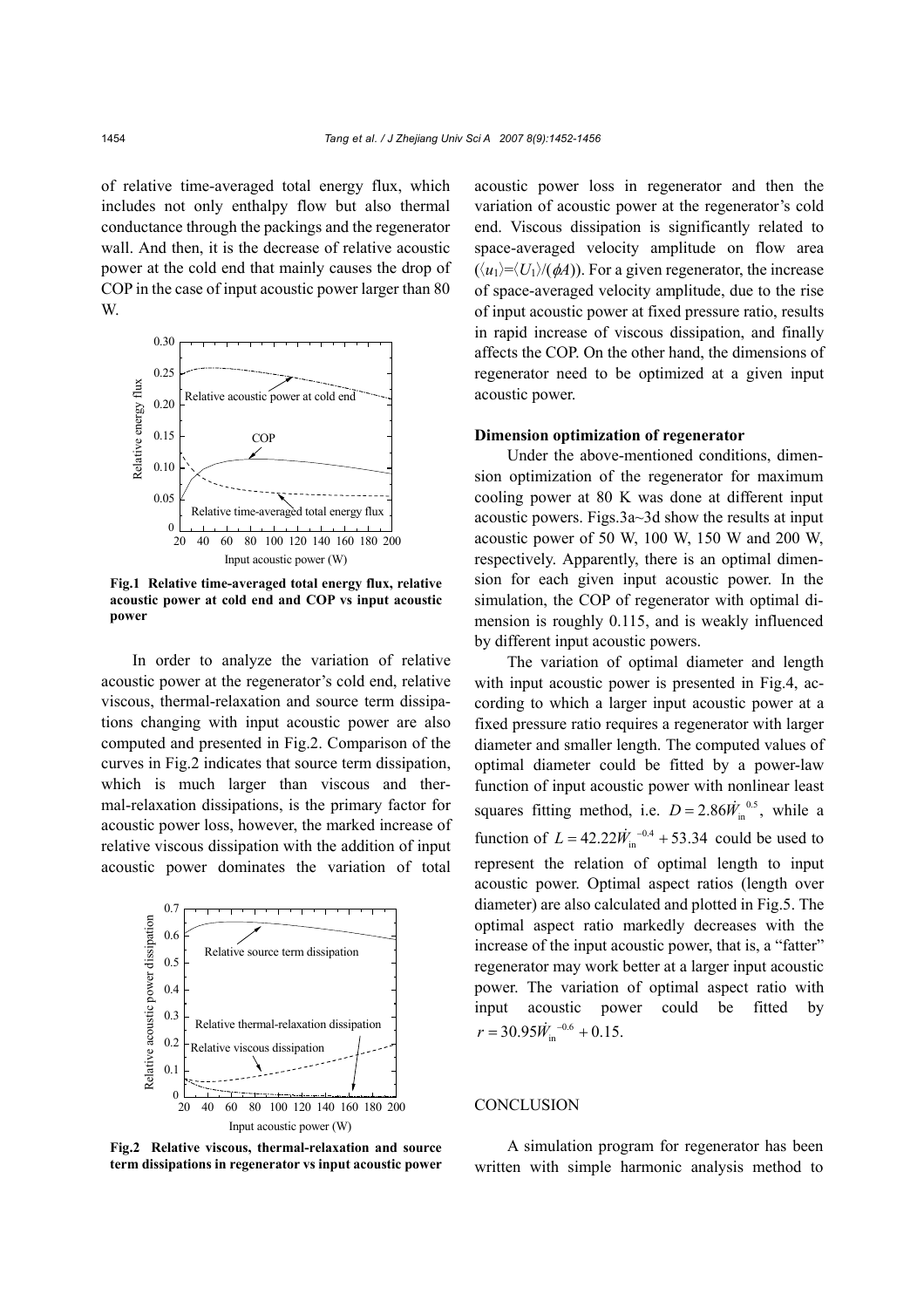

**Fig.3 COP at input acoustic power of (a) 50 W, (b) 100 W, (c) 150 W, (d) 200 W** 



**Fig.4 Optimal diameter and length vs input acoustic power** 

analyze the influence of input acoustic power on regenerator performance. Simulation results indicated that for a given dimension and pressure ratio, in the case of relatively small input acoustic power, an increase of input acoustic power leads to a decrease of relative time-averaged total energy flux in the regen-



**Fig.5 Optimal regenerator's aspect ratio vs input acoustic power** 

erator, which is helpful for raising the COP. However, the marked increase of viscous dissipation, due to further increase of input acoustic power, causes the deterioration of COP. Thus, there is an optimal input acoustic power for maximum COP. In addition, optimal regenerator dimensions for given input acoustic